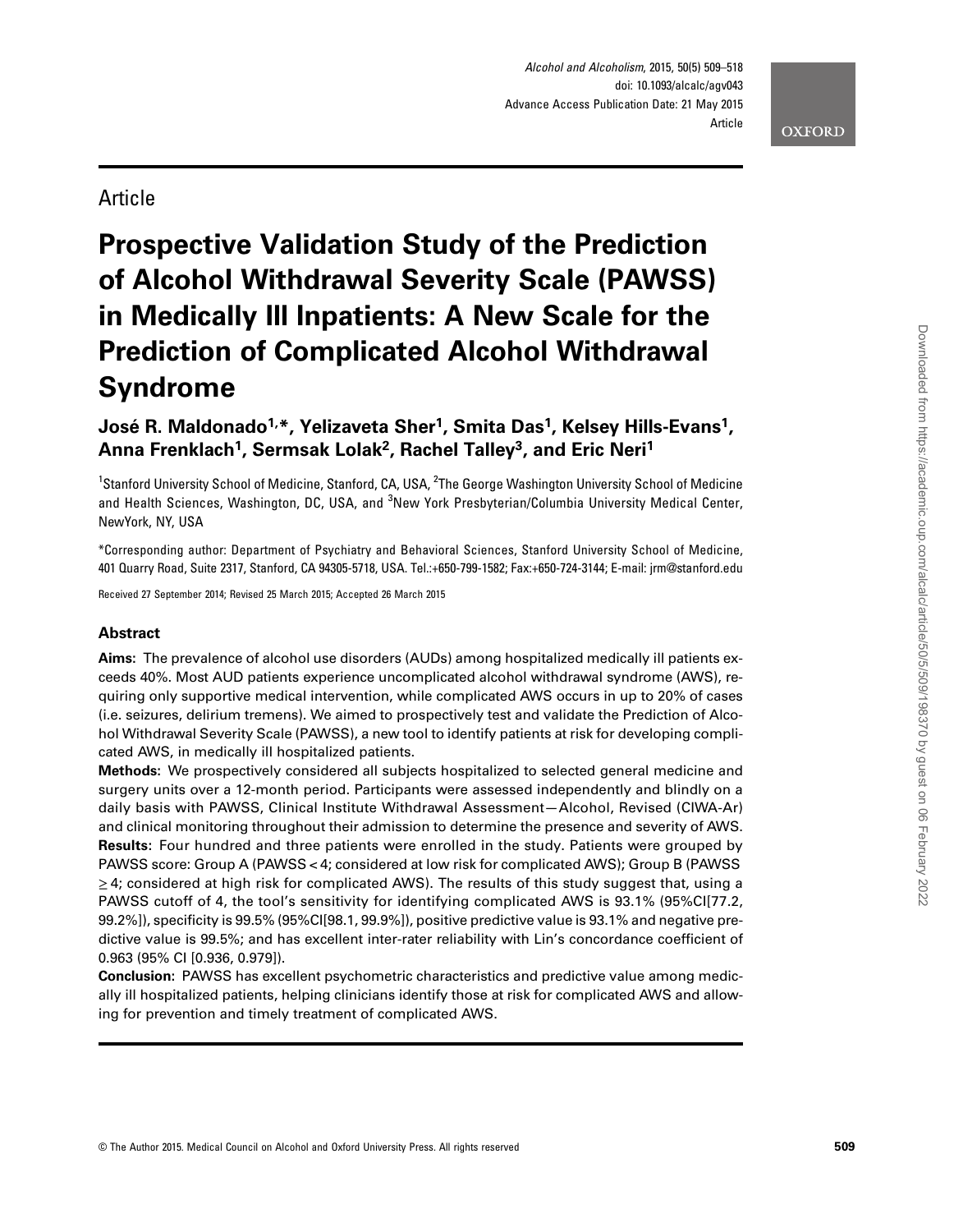### INTRODUCTION

Alcohol use disorders (AUDs) are reported in 10–32% of hospitalized medical patients ([Nielsen](#page-9-0) et al., 1994; [Smothers](#page-9-0) et al., 2004; [Dolman and Hawkes, 2005](#page-8-0); [Doering-Silveira](#page-8-0) et al., 2014), and as many as 45% of patients visiting a primary care practitioner ([Buchsbaum](#page-8-0) et al., 1992). The prevalence of AUD is higher in some specialized inpatient units, affecting about 40% of patients presenting to the emergency department (Holt et al.[, 1980](#page-8-0)); 42% of hospitalized veterans (Tracy et al.[, 2004\)](#page-9-0); up to 44% of elderly inpatients admitted to acute geriatric units (Henni et al.[, 2013](#page-8-0)); 43-81% of head and neck surgical patients [\(Moore](#page-9-0) et al., 1989; [Nielsen](#page-9-0) et al., 1994; [Martin](#page-9-0) et al., 2002); up to 60% of intensive care unit (ICU) patients (Awissi et al.[, 2013\)](#page-8-0) and 59–67% of trauma patients (Herve et al.[, 1986;](#page-8-0) [Soderstrom](#page-9-0) et al., 1992; [Gentilello](#page-8-0) et al., [1995](#page-8-0); Spies et al.[, 1996a](#page-9-0); Angles et al.[, 2008;](#page-8-0) [Pandharipande](#page-9-0) et al., [2008](#page-9-0)). However, a recent meta-analysis of 39 studies revealed that most healthcare professionals have considerable difficulty with the identification of problem drinking in clinical practice, identifying under half of those with AUD based on clinical judgment and correctly recording AUD in the notes in only about 30% of cases ([Mitchell](#page-9-0) et al., 2012). This meta-analysis corroborates the findings described by others [\(Buchsbaum](#page-8-0) et al., 1992).

A hospital admission may result in an abrupt cessation of alcohol consumption (i.e. enforced abstinence) for individuals with AUD and thus provide a risk period for alcohol withdrawal syndrome (AWS). Even though the majority of patients at risk of AWS will develop only minor or uncomplicated withdrawal symptoms (e.g. tremors, diaphoresis, irritability, insomnia, some elevation in vital signs indicating increased adrenergic activity) ([Victor and Adams, 1953](#page-9-0); [Turner](#page-9-0) et al., [1989\)](#page-9-0), up to 20% of patients develop symptoms associated with complicated AWS, including withdrawal seizures and delirium tremens (DT) (Saitz and O'[Malley, 1997;](#page-9-0) [McKeon](#page-9-0) et al., 2008; [Maldonado](#page-9-0) et al.[, 2010\)](#page-9-0). Alcohol withdrawal related seizures occur in about 5–17% of patients experiencing active AWS ([Victor and Adams,](#page-9-0) [1953](#page-9-0); [Victor and Brausch, 1967](#page-9-0); [Schuckit](#page-9-0) et al., 1995; [Mennecier](#page-9-0) et al.[, 2008](#page-9-0)). DT occurs in 10% of patients with AWS ([Yost, 1996](#page-9-0)), and may result in death in up to 20% of cases with certain medical comorbidities [\(Hemmingsen](#page-8-0) et al., 1979; [Holloway](#page-8-0) et al., 1984; [Cushman, 1987;](#page-8-0) [Horstmann](#page-8-0) et al., 1989; [Schuckit](#page-9-0) et al., 1995; Erwin et al.[, 1998;](#page-8-0) [Monte](#page-9-0) et al., 2010; [Campos](#page-8-0) et al., 2011).

Complicated AWS is associated with increased in-hospital morbidity and mortality, increased lengths of stay, inflated costs of care, increased burden and frustration of nursing and medical staff and worsened cognitive functioning. It has been reported that AWS among ICU patients is associated with a 2-fold mortality ([Stanley](#page-9-0) et al.[, 2003;](#page-9-0) [Moss and Burnham, 2006\)](#page-9-0). In addition to the lifethreatening complications of AWS, the rate of hospital morbidity and mortality due to infections, cardiopulmonary insufficiency or bleeding disorders is 2–4 times greater in chronic alcoholics (Herve et al.[, 1986;](#page-8-0) Jensen et al.[, 1988](#page-8-0); [Jurkovich](#page-8-0) et al., 1993; Spies et al.[, 1996a,b](#page-9-0); [Moller and Tonnesen, 1999](#page-9-0); [Spies and Rom](#page-9-0)[melspacher, 1999\)](#page-9-0). Moreover, studies have demonstrated that experiencing complicated AWS is detrimental to the central nervous system, causing neuronal degeneration and death (Rose *et al.*[, 2010](#page-9-0)). Thus, appropriate identification and prevention of complicated AWS in subjects at risk can greatly benefit patients by reducing length of hospital stay, medical comorbidities and even the risk of brain damage.

In about 80% of cases, the symptoms of uncomplicated alcohol withdrawal do not require aggressive medical intervention and

usually disappear within 2–7 days of the last drink ([Victor and](#page-9-0) [Adams, 1953](#page-9-0)). As a result, unnecessary prophylaxis or treatment with benzodiazepine and other agents facilitating Gamma-Aminobutyric Acid (GABA) transmission in patients feared to be at risk of AWS but only experiencing uncomplicated AWS may lead to a number of unintended consequences including excessive sedation, falls, respiratory depression and medication-induced delirium ([Johnson, 1961](#page-8-0); [Maldonado, 2008](#page-9-0); [2010;](#page-9-0) [Maldonado](#page-9-0) et al., 2010). Due to lack of any similar previously existing tools, we developed the Prediction of Alcohol Withdrawal Severity Scale (PAWSS) ([Maldonado](#page-9-0) et al.[, 2014\)](#page-9-0). Given the tool's excellent psychometric properties in a small pilot study, we herein evaluate its validity in a larger population.

#### Development of PAWSS

Even though there are several tools that allow clinicians to quantify the severity of ongoing AWS [e.g. Clinical Institute Withdrawal Assess-ment—Alcohol, Revised (CIWA-Ar)] ([Sullivan](#page-9-0) et al., 1989), to date no tool has been validated to identify those medically ill patients at risk of AWS; thus missing the opportunity for prophylaxis, prevention and timely intervention ([Maldonado, 2010](#page-9-0)). Using the Preferred Reporting Items for Systematic Reviews and Meta-Analyses (PRISMA) guidelines ([Liberati](#page-9-0) et al., 2009; [Moher](#page-9-0) et al., 2009) we conducted a systematic literature search, including PubMed, PsychInfo, MEDLINE and Cochrane Databases, for evidence-based clinical factors associated with the development of AWS [\(Maldonado](#page-9-0) et al., 2014). The 10 most common factors identified were used to develop the PAWSS (Fig. [1\)](#page-2-0), in order to assist in the identification of medically ill patients at risk for complicated AWS (i.e. alcohol withdrawal seizures and DT) ([Maldonado](#page-9-0) *et al.*, 2014). The results of a pilot study  $(n = 69)$  conducted among inpatients admitted to a general medicine unit over a 2-week period demonstrated excellent sensitivity and specificity of the PAWSS for prediction of complicated AWS in this population ([Maldonado](#page-9-0) et al., 2014).

### METHODS

#### Study setting and participants

After obtaining authorization from our institution's Institutional Review Board (IRB), we proceeded to conduct a large, prospective trial of medically ill patients, hospitalized in the general internal medicine and surgery wards at Stanford University Medical Center between May 2012 and April 2013 to test PAWSS' validity and reliability in detecting medically ill inpatients at risk for complicated AWS. All patients admitted over the previous 24 h were identified using daily hospital admission logs on the participating medical unit. These patients were approached and consented for participation in the study.

#### Inclusion and exclusion criteria

Inclusion criteria included any patient directly admitted to participating general medicine and surgery units from the Emergency Department, out-patient clinics or community setting (e.g. directly admitted from a physician's office or patient's home) within the previous 24 h, or transferred from other in-hospital medical units within 48 h of admission; 18+ years of age, able to communicate in English; and willing and able to consent to participate in the study. Exclusion criteria included patients transferred from outside inpatient medical facilities, given that the time course of symptoms and possible administration of pharmacological interventions (for either prophylaxis or management) could not be reliably identified as these factors could affect the course and presentation of AWS; patients with imminent discharge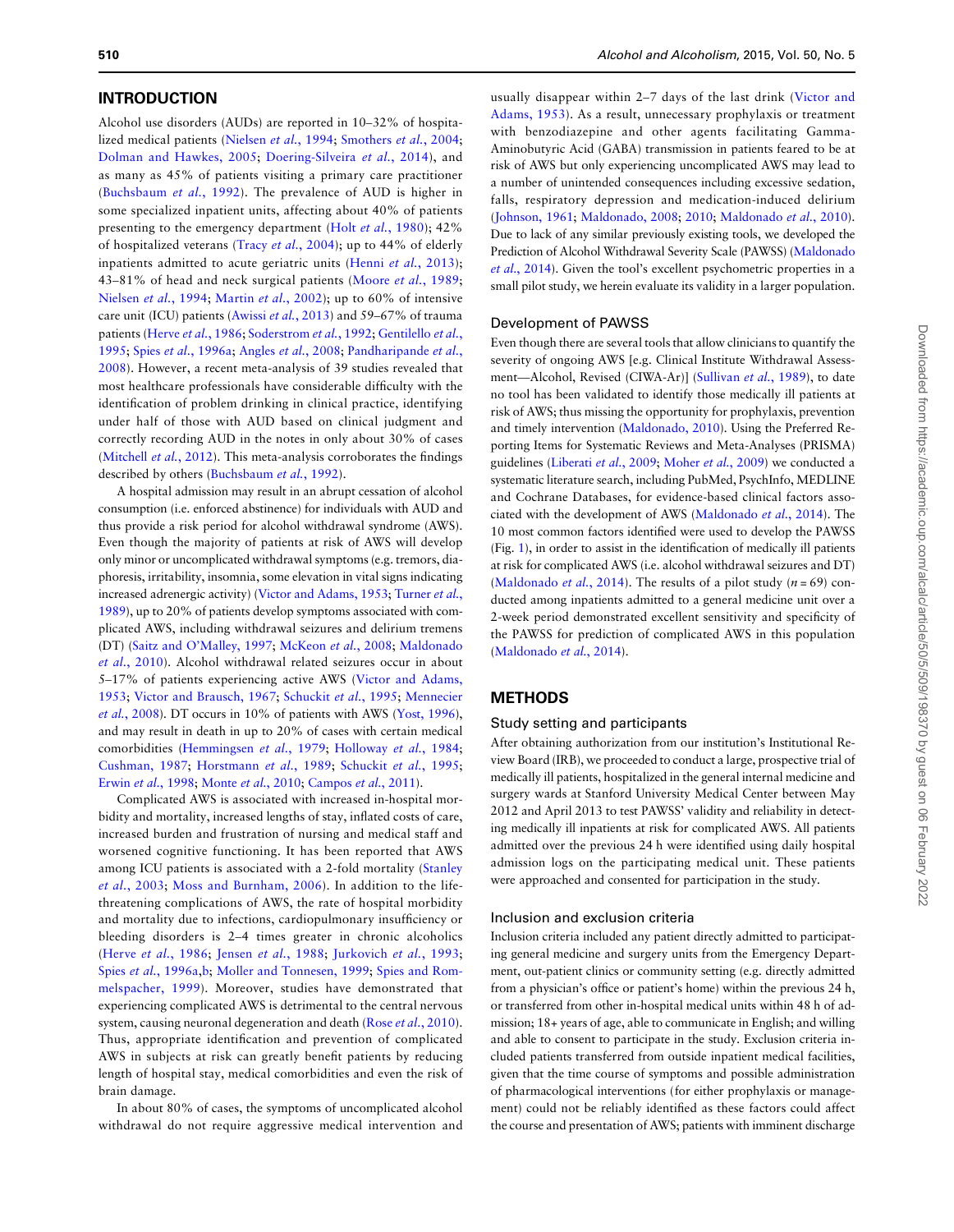# <span id="page-2-0"></span>**Prediction of Alcohol Withdrawal Severity Scale** (PAWSS) Maldonado et al. 2015

| Part A: Threshold Criteria:<br>Have you consumed any amount of alcohol (i.e., been<br>drinking) within the last 30 days? OR did the patient have a<br>"+" BAL on admission?<br>IF the answer to either is YES, proceed with test: | ("Y" or "N", no point) |
|-----------------------------------------------------------------------------------------------------------------------------------------------------------------------------------------------------------------------------------|------------------------|
| Part B: Based on patient interview:                                                                                                                                                                                               | (1 point each)         |
| 1. Have you been recently intoxicated/drunk, within the last 30<br>days?                                                                                                                                                          |                        |
| 2. Have you ever undergone alcohol use disorder rehabilitation<br>treatment or treatment for alcoholism?<br>(i.e., in-patient or out-patient treatment programs or AA attendance)                                                 |                        |
| 3. Have you ever experienced any previous episodes of<br>alcohol withdrawal, regardless of severity?                                                                                                                              |                        |
| 4. Have you ever experienced blackouts?                                                                                                                                                                                           |                        |
| 5. Have you ever experienced alcohol withdrawal seizures?                                                                                                                                                                         |                        |
| 6. Have you ever experienced delirium tremens or DT's?                                                                                                                                                                            |                        |
| 7. Have you combined alcohol with other "downers" like<br>benzodiazepines or barbiturates, during the last 90 days?                                                                                                               |                        |
| 8. Have you combined alcohol with any other substance of<br>abuse, during the last 90 days?                                                                                                                                       |                        |
| Part C: Based on clinical evidence:                                                                                                                                                                                               | (1 point each)         |
| 9. Was the patient's blood alcohol level (BAL) on presentation ≥ 200?                                                                                                                                                             |                        |
| 10. Is there evidence of increased autonomic activity?<br>(e.g., HR > 120 bpm, tremor, sweating, agitation, nausea)                                                                                                               |                        |
|                                                                                                                                                                                                                                   | Total Score: ___       |
| Notes: Maximum score = 10. This instrument is intended as a SCREENING TOOL. The greater the                                                                                                                                       |                        |

number of positive findings, the higher the risk for the development of AWS. A score of ≥ 4 suggests HIGH RISK for moderate to severe (complicated) AWS; prophylaxis and/or treatment may be indicated.

Fig. 1. Prediction of Alcohol Withdrawal Severity Scale (PAWSS) tool.

plan (i.e. not expected to remain in the hospital for at least 48 h after enrollment into the study); patients with an active, uncontrolled seizure disorder; patients in active, severe alcohol withdrawal (as defined by a CIWA-Ar score  $\geq$ 20) [\(Sullivan](#page-9-0) *et al.*, 1989); patients unable to understand the PAWSS questionnaire (e.g. unable to understand English) and patients unable (e.g. too sedated, comatose, cognitively impaired) or unwilling to consent for the study. The primary teams were allowed to identify subjects they believed to be inappropriate to participate in the study due to the severity of their medical condition (e.g. too sick to participate) or extreme circumstances (e.g. moribund). To provide unbiased data in the analysis, all patients were included regardless of probable or confirmed alcohol use.

#### Study design

Patients who provided consent were then followed by the research team for a maximum of 3 days, unless they were discharged earlier, in addition to receiving standard medical care. Day 1 included informed consent process and the one-time administration of PAWSS by a member of the research team blinded to the patient's clinical characteristics and the results of other research tools (See Fig. 1 for PAWSS tool) ([Maldonado](#page-9-0) et al., 2014).

On days 1, 2 and 3, all patients were assessed with the CIWA-Ar ([Sullivan](#page-9-0) et al., 1989) every 8 h by their nurse, and with the Alcohol Withdrawal Severity Scale (AWS scale) ([Wetterling](#page-9-0) et al., 1997) twice a day by a member of the research team, again blinded to the results of all other assessments. As per hospital protocol, if any patient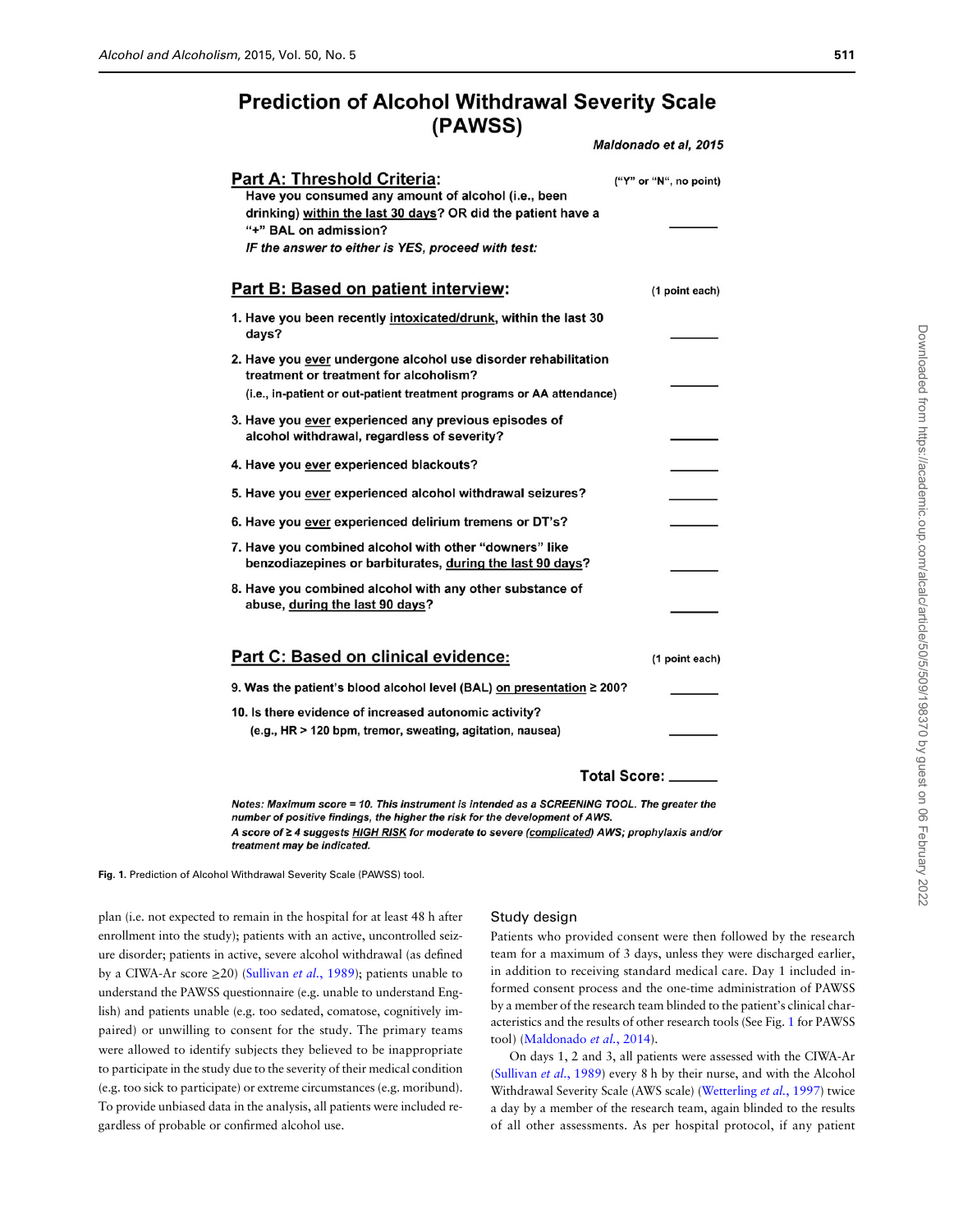developed AWS symptoms, CIWA-Ar assessments were performed more frequent in order to allow for close monitoring of the patient's response to treatment. Participants discharged before day 3 were assessed with the CIWA-Ar by telephone on day 3.

The primary teams were not informed of PAWSS or AWS scale results, although they were aware of the patient's alcohol use history and CIWA-Ar scores, as per our institution's standards of care. Patients who developed signs of AWS (as indicated by CIWA-Ar and/or defined by clinical assessment), or who arrived to the hospital in active withdrawal, were managed by their primary team and received standard care. All clinical notes, medications, autonomic functioning measures, CIWA-Ar, AWS scale scores and other data pertaining to the absence or presence of AWS according to DSM-IV-TR criteria were collected, along with other variables from the medical chart [i.e. blood alcohol concentration (BAC) levels if collected, laboratory values, medications].

For our study, as widely accepted in the literature, we defined uncomplicated alcohol withdrawal as a patient meeting DSM-IV-TR criteria ([APA, 2000\)](#page-8-0) for alcohol withdrawal with mild symptoms or having a CIWA-Ar score <15 ([Sullivan](#page-9-0) et al., 1989; [Sellers](#page-9-0) et al., [1991;](#page-9-0) [Etherington, 1996](#page-8-0)). Similarly, complicated withdrawal was defined as a patient meeting DSM-IV-TR criteria for alcohol withdrawal with moderate or severe symptoms or having moderate or severe alcohol withdrawal symptoms as indicated by a CIWA-Ar score  $\geq$ 15 ([Sullivan](#page-9-0) et al., 1989), including the presence of symptoms severe enough for the primary team to administer barbiturate or benzodiazepine agents (Foy et al.[, 1988;](#page-8-0) [Mayo-Smith, 1997](#page-9-0); [Mennecier](#page-9-0) et al., [2008](#page-9-0)). A transition from uncomplicated to complicated AWS has been associated with a higher risk of complications such as confusion, seizures and hallucinations in those untreated (Foy et al.[, 1988;](#page-8-0) [Mayo-Smith, 1997\)](#page-9-0).

#### **Outcomes**

The primary outcomes for this study consist of the PAWSS' ability in predicting complicated AWS, in regards to its sensitivity, specificity, positive and negative predictive values (NPVs), as well as inter-rater reliability. Secondary outcomes include differences between demographic characteristics of patients with high and low PAWSS scores.

#### Statistical analysis

Demographic data for the sample were summarized as age means, gender and ethnicity proportions, as well as percentages of primary medical and comorbid psychiatric diagnoses. Z–ratios were calculated to test for any differences between patients with 'positive' PAWSS score (≥4) and patients with negative PAWSS score (<4); t–tests were performed to test for the differences between the means. Initial PAWSS assessments were conducted by two independent members of the research team, blinded to each other's results; Cohen's Kappa and Lin's concordance coefficients were calculated to evaluate the tool's inter-rater reliability in a random sample of 49 patients.

In the original pilot study we found a 6% incidence of complicated AWS in our specific population of medically ill individuals ([Maldonado](#page-9-0) et al.[, 2014\)](#page-9-0). This was similar to previous samples of patients admitted to a general hospital ([Foy and Kay, 1995\)](#page-8-0). Therefore, we extrapolated from the results of our previous study and assumed that complicated delirium would occur in 6% of subjects. Given these assumptions, we calculated that 400 subjects would provide >80% power to find a significant difference between groups with low and high PAWSS scores given a two-sided alpha level of 0.05 using the 'Java applets for

power and sample size' computer software program ([Lenth,](#page-9-0) [2007,2006](#page-9-0)–2009).

A PAWSS of 4 was used as the cutoff point for the prediction of complicated AWS as determined by the original pilot study [\(Maldonado](#page-9-0) et al.[, 2014](#page-9-0)). The scale's quality (i.e. specificity and sensitivity) and efficiency [i.e. positive predictive value [PPV], NPV] were calculated using the same PAWSS cutoff of 4, actual outcome (i.e. development of complicated AWS) and the occurrence of false positive and negative diagnoses. A receiver operating characteristic (ROC) analysis and the Quality Receiver Operating Characteristic (QROC) were calculated to re-evaluate PAWSS's optimal cutoff score for maximum sensitivity and specificity and to test the scale's performance; these values were confirmed using a logistic regression model [\(Kraemer, 1992a](#page-9-0),[b](#page-9-0)), using PAWSS scores as the independent variable and the actual development of complicated AWS as the dependent variable.

# RESULTS

During the study period, a total of 1533 subjects were admitted to the participating medical and surgical wards. Figure [2](#page-4-0) shows a detailed flow of the study's recruitment. A total of 409 patients who met inclusion criteria were approached and consented to participate in the study; 6 cases had to be removed from analysis due to unavailable initial PAWSS assessments, leading to our final analysis sample of  $N = 403$ .

Table [1](#page-4-0) describes sample demographics, with roughly 50% of the subjects being male, and largely Caucasian, reflective of our medical center's demographics. There was a significant statistical difference in age between positive and negative PAWSS outcome groups  $(P = 0.0002)$ .

Table [2](#page-5-0) describes the most common medical diagnoses prompting hospitalization for the study sample. Table [3](#page-5-0) lists patients' reported primary psychiatric disorders as documented by the primary team in their admissions' notes, based on prior available history or patients' self-report. As noted, patients with positive PAWSS scores were much more likely to have documented, by the primary team, any psychiatric or substance abuse disorder, mood disorder or AUD on admission.

Inter-rater reliability was measured in two ways: treating PAWSS scores as binary or continuous variables. When PAWSS scores were treated as binary measures, either indicating high risk for complicated withdrawal (PAWSS  $\geq$  4) or not (PAWSS < 4), the Cohen's Kappa coefficient was found to be 1, indicating perfect agreement. This reflects 42 cases of agreement on deeming patient as low risk, 7 cases of agreement of deeming patient as high risk and no cases of disagreement. When PAWSS scores were treated as a continuous outcome, Lin's concordance coefficient was found to be 0.963 (two-sided 95% Confidence Interval [CI] [0.936, 0.979]), indicating moderate to substantial agreement. While raters disagreed on few items on several patients, these disagreements did not change the subject's AWS risk categories in any of the patients assessed (e.g. risk for uncomplicated versus complicated AWS).

Of the 403 participants with full data, 374 obtained a PAWSS score less than the cutoff (<4). A total of 29 subjects obtained a 'positive' PAWSS score (≥4). The average PAWSS score for patients with positive score was 6.28 (standard deviation [SD] 1.53, range 4–8). Table [4](#page-5-0) provides percentages of individual PAWSS items positive among this high risk group. Of the 374 subjects predicted to not be at risk, 372 never experienced complicated AWS. Thus we encountered two false negative cases. Neither patient experienced seizures,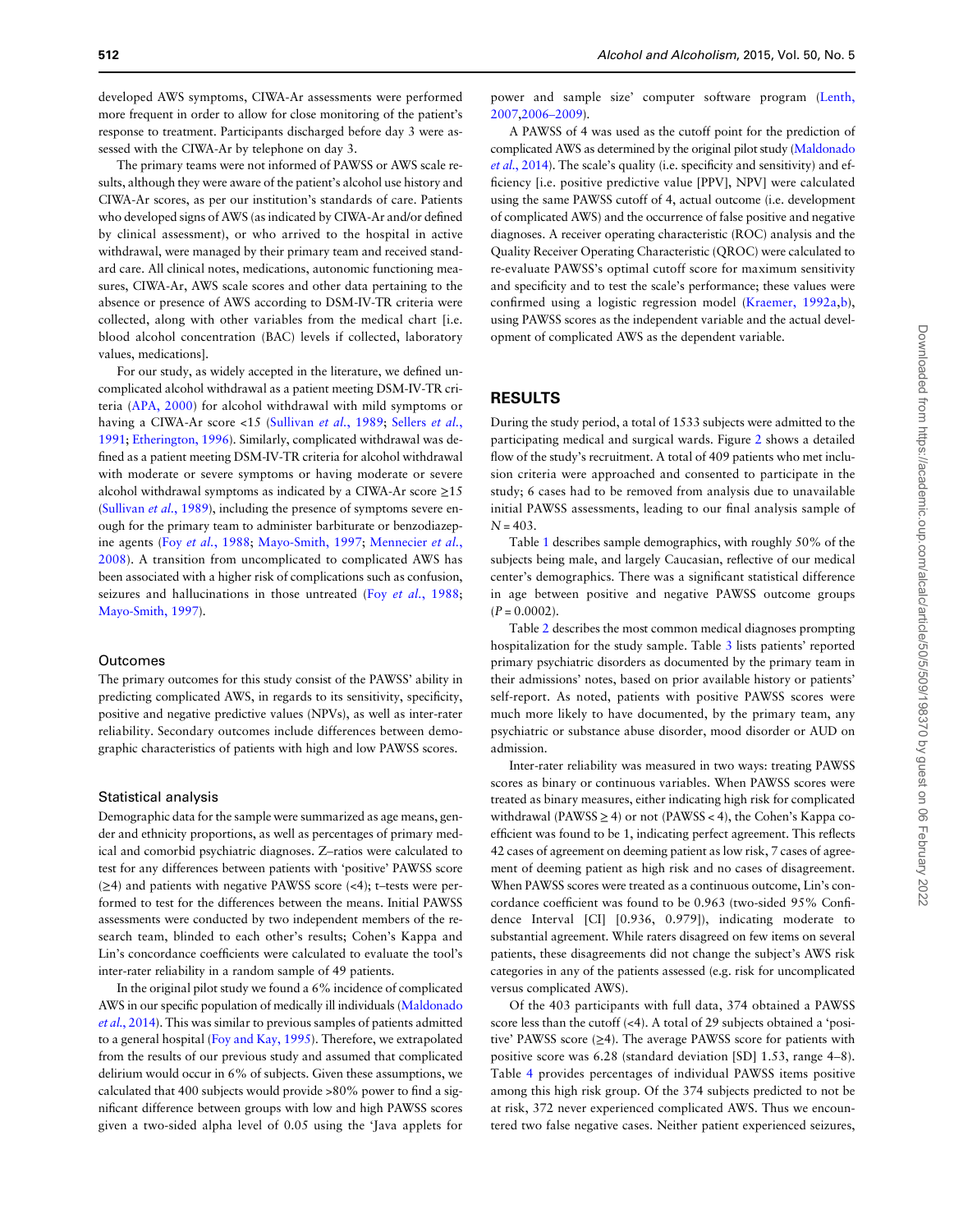<span id="page-4-0"></span>

#### Table 1. Demographic data

| Demographic variables      | Patient groups        | Statistical significance            |                                        |                      |
|----------------------------|-----------------------|-------------------------------------|----------------------------------------|----------------------|
|                            | Total $(N = 403)$     | Negative PAWSS $(<4)$ : $(N = 374)$ | Positive PAWSS $(\geq 4)$ : $(N = 29)$ | between PAWSS groups |
| Age in years, average (SD) | 61.5(17.4)            | 62.4(17.4)                          | 49.3 (11.8)                            | $P = 0.0002$         |
| Gender (% male)            | 55.3%                 | 54.6%                               | 65.5%                                  | NS                   |
| Ethnicity $(\% )$          | Caucasian 68.0%       | Caucasian 66.6%                     | Caucasian 86.2%                        | <b>NS</b>            |
|                            | African American 8.9% | African American 9.1%               | African American 6.9%                  |                      |
|                            | Latino 6.2%           | Latino $6.1\%$                      | Latino 6.9%                            |                      |
|                            | Asian $7.7\%$         | Asian 8.6%                          | Asian 0%                               |                      |
|                            | Others 9.2%           | Others 9.6%                         | Others 0%                              |                      |

PAWSS, Prediction of Alcohol Withdrawal Severity Scale; NS, not significant; SD, standard deviation.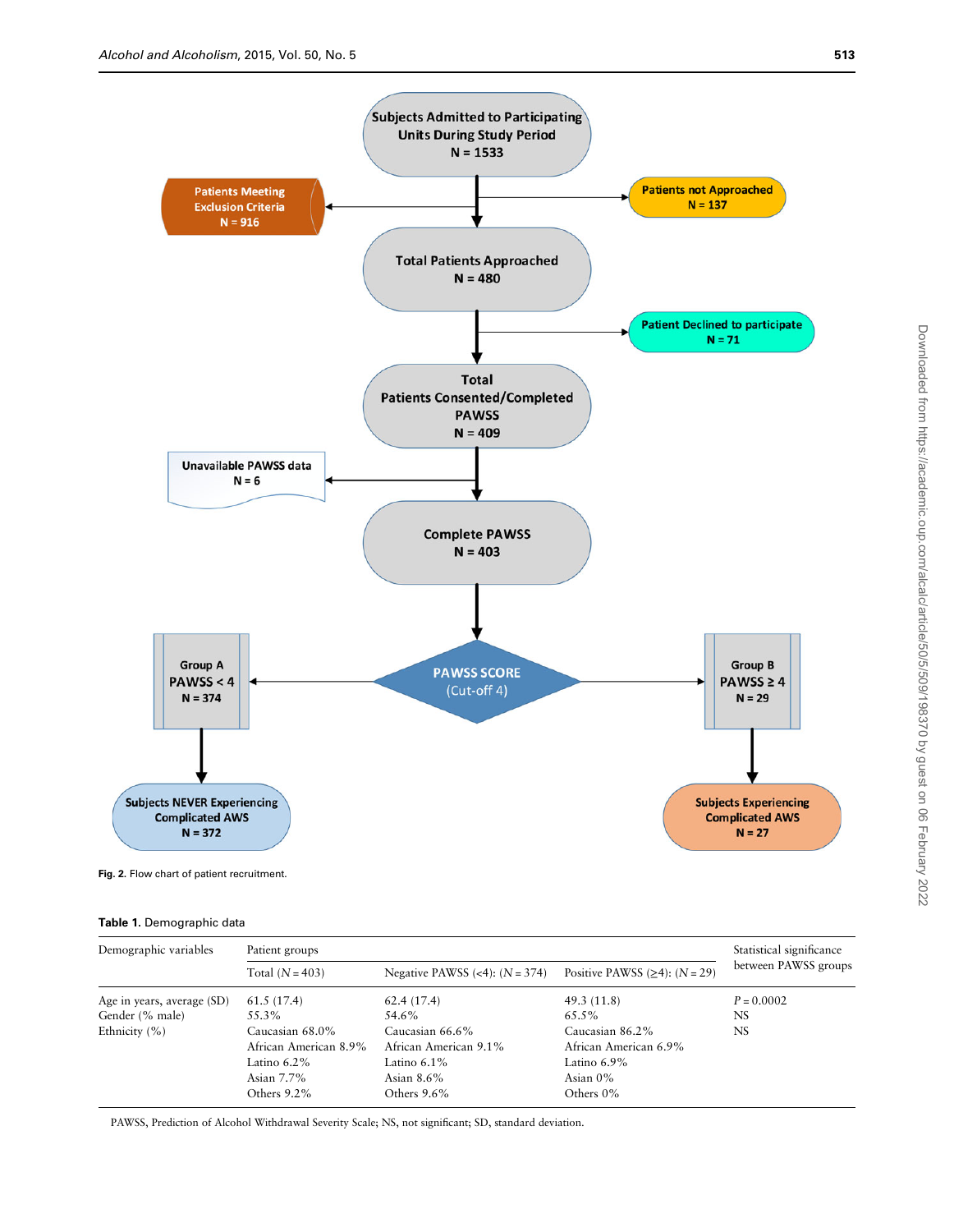#### <span id="page-5-0"></span>Table 2. Sample's primary admission diagnosis

| Primary diagnoses (completed PAWSS)                                                                                                                                               | N   | $\%$ |
|-----------------------------------------------------------------------------------------------------------------------------------------------------------------------------------|-----|------|
| Abdominal                                                                                                                                                                         | 76  | 19   |
| (e.g. cirrhosis, pancreatitis, gastroenteritis, cholangitis, mesenteric ischemia, Crohn's/ulcerative colitis, C. difficile colitis,<br>gastrointestinal bleeding, abdominal pain) |     |      |
| Respiratory                                                                                                                                                                       | 83  | 21   |
| (e.g. pneumonia, pulmonary embolism, COPD exacerbation, pleural effusion, amyotrophic lateral sclerosis)                                                                          |     |      |
| Cardiovascular                                                                                                                                                                    | 96  | 24   |
| (e.g. CHF, hypotension, syncope)                                                                                                                                                  |     |      |
| Infectious, other than abdominal and respiratory                                                                                                                                  | 38  | 9    |
| (e.g. bacteremia, sepsis, cellulitis, graft infection)                                                                                                                            |     |      |
| Hematologic                                                                                                                                                                       | 12  | 3    |
| (e.g. anemia, neutropenia, DVT)                                                                                                                                                   |     |      |
| Neuropsychiatric [other than alcohol withdrawal]                                                                                                                                  | 22  | 5    |
| (e.g. seizure disorder, head trauma, meningitis, migraine, neuralgia, suicidal attempt, neuropathic pain and other pain syndromes)                                                |     |      |
| AWS <sup>a</sup>                                                                                                                                                                  | 17  | 4    |
| Musculoskeletal (e.g. hip pain/fracture, rhabdomyolysis)                                                                                                                          | 20  | 5    |
| Other                                                                                                                                                                             | 39  | 10   |
| (e.g. anaphylaxis, dehydration, hematuria, hyponatremia, neck mass, rectal prolapse)                                                                                              |     |      |
| Total                                                                                                                                                                             | 403 | 100  |

AWS, alcohol withdrawal syndrome; CHF, congestive heart failure; COPD, chronic obstructive pulmonary disease; DVT, deep venous thrombosis. a Patients with primary diagnoses of AWS were enrolled in the study only if their CIWA-Ar scores on admission were ≥20, consistent with the study's inclusion and exclusion criteria.

### Table 3. Primary psychiatric comorbid diagnosis as per primary team<sup>a</sup>

| Primary psychiatric comorbidity            | Total $(N = 403)$ | Negative PAWSS $(<4)$ :<br>$(N = 374)$ | Positive PAWSS $(≥4)$ :<br>$(N = 29)$ | Statistical significance<br>between PAWSS groups (P) |
|--------------------------------------------|-------------------|----------------------------------------|---------------------------------------|------------------------------------------------------|
| None                                       | 295 (73.2%)       | 288 (77.0%)                            | $7(24.1\%)$                           | < 0.0001                                             |
| Mood disorders                             | 74 (18.4%)        | $60(16.0\%)$                           | 14 (48.3%)                            | < 0.0001                                             |
| Anxiety disorders                          | $12(3.0\%)$       | $10(2.7\%)$                            | $2(6.9\%)$                            | 0.197                                                |
| Psychotic disorders/others                 | $5(1.2\%)$        | $3(0.8\%)$                             | $2(6.9\%)$                            | 0.0043                                               |
| Substance use disorder, other than alcohol | $6(1.5\%)$        | $4(1.1\%)$                             | $2(6.9\%)$                            | 0.0126                                               |
| Alcohol use disorder                       | $7(1.7\%)$        | $5(1.3\%)$                             | $2(6.9\%)$                            | 0.0126                                               |
| Any substance or alcohol use disorder      | $13(3.2\%)$       | $9(2.4\%)$                             | $4(13.8\%)$                           | 0.0008                                               |
| Any psychiatric disorder                   | $108(26.8\%)$     | 86 (23.0%)                             | $22(75.9\%)$                          | < 0.0001                                             |

a Psychiatric disorders were elicited by primary teams either from prior documentation in the chart or from patients' self-reports.

|                                 |  |  | Table 4. Percentages of positive individual PAWSS items among the 29 patients with positive $(24)$ PAWSS scores; items presented in the |  |
|---------------------------------|--|--|-----------------------------------------------------------------------------------------------------------------------------------------|--|
| decreasing order of percentages |  |  |                                                                                                                                         |  |

| PAWSS item number | Item description                                                      | Percentage of item present in<br>positive PAWSS group |  |
|-------------------|-----------------------------------------------------------------------|-------------------------------------------------------|--|
|                   | Recent intoxication (within the last 30 days)                         | 93.1                                                  |  |
| 3                 | Ever experienced previous AWS                                         | 86.2                                                  |  |
| 2                 | Ever undergone alcohol use disorder rehabilitation treatment          | 75.9                                                  |  |
| $\overline{4}$    | Ever experienced blackout                                             | 75.6                                                  |  |
| 6                 | Ever experienced delirium tremens (DT)                                | 72.4                                                  |  |
| 10                | Evidence of increased autonomic activity                              | 65.5                                                  |  |
| 5                 | Ever experienced alcohol withdrawal seizures                          | 58.6                                                  |  |
| 9                 | BAC > 200 <sup>a</sup>                                                | 37.9                                                  |  |
|                   | Combined with other CNS depressant agents ('downers') in last 90 days | 31.0                                                  |  |
| 8                 | Combined with any other substances in last 90 days                    | 27.6                                                  |  |

AWS, alcohol withdrawal syndrome; BAC, blood alcohol concentration; CNS, central nervous system; PAWSS, Prediction of Alcohol Withdrawal Severity Scale. a BAC was available in 75.8% of this high risk sample.

but both required pharmacological management for complicated withdrawal symptoms. On the other hand, of the 29 subjects predicted to be at high risk (i.e. PAWSS  $\geq$  4), 27 experienced symptoms consistent with complicated AWS requiring pharmacological management. Thus, we encountered two false positive cases. A detailed analysis demonstrates that the PAWSS has a 93.1% sensitivity (95% CI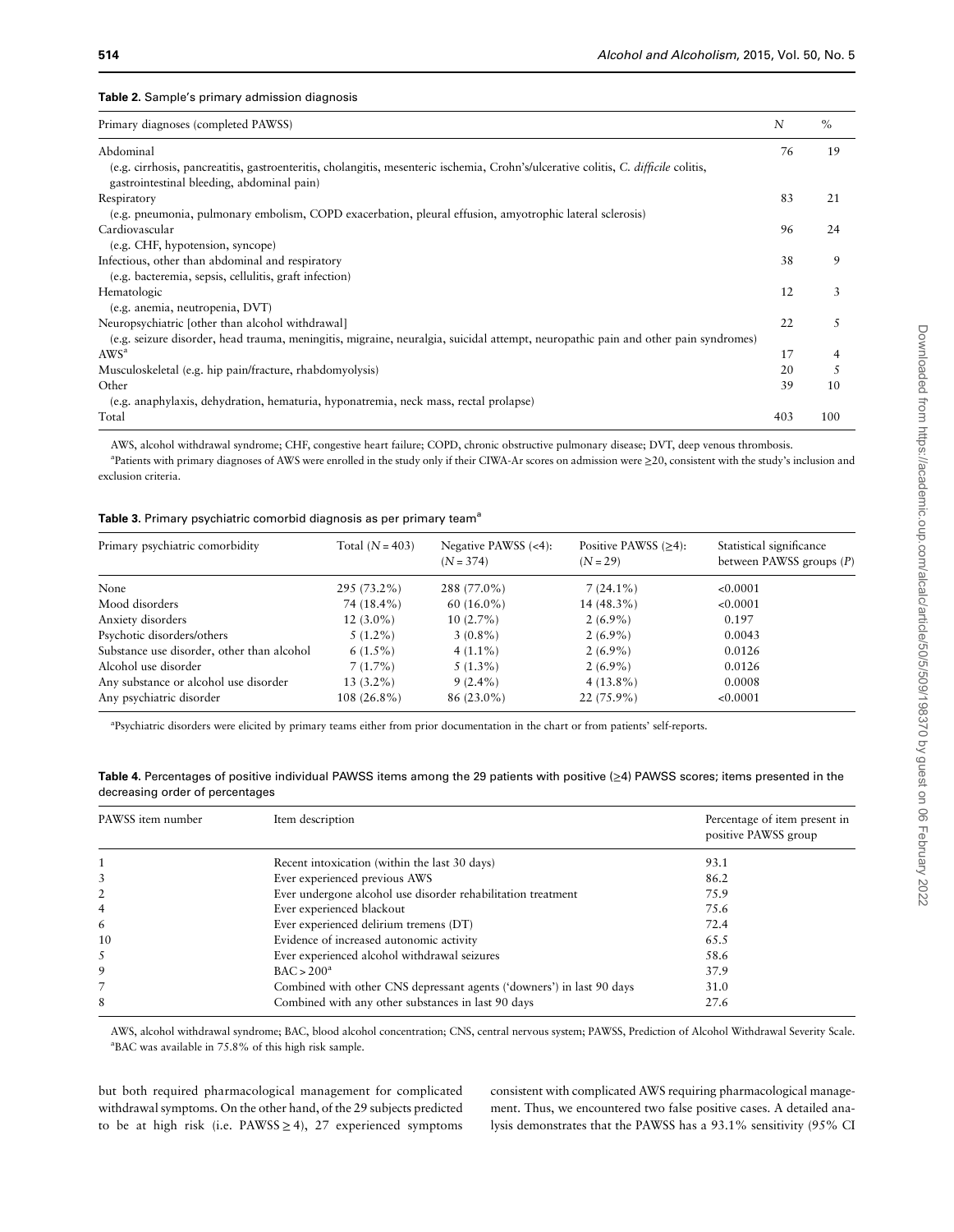Table 5. Calculation of specificity, sensitivity, PPV and NPV

|       | AWS $+$ '                                           | AWS $-$                                   | Total                 |
|-------|-----------------------------------------------------|-------------------------------------------|-----------------------|
|       | N                                                   | N                                         | N                     |
|       | PAWSS '+' True positives (TP)                       | False positives (FP)                      | All PAWSS $\cdot$ +'  |
|       | 27                                                  | $\mathcal{P}$                             | 29                    |
|       | PAWSS '-' False negatives<br>(FN)<br>$\mathfrak{D}$ | True negatives (TN)<br>372                | All PAWSS $-$<br>374  |
| Total | Patients with AWS<br>(AWS'')<br>29                  | Patients with no AWS<br>$(AWS - )$<br>374 | Total patients<br>403 |

Notes: When using PAWSS score cutoff of  $> 4$ : Sensitivity = TP / (TP + FN) x 100% = 93.1% (95% CI [77.2, 99.2]) Specificity = TN / (TN + FP) x 100% = 99.5% (95% CI [98.1, 99.9]) PPV = TP / (TP + FP) x 100% = 93.1% (95% CI [77.2, 99.2]) NPV: TN / (TN + FN) x 100% = 99.5% (95% CI [98.1, 99.9])

AWS, Alcohol Withdrawal Syndrome; AWS '+', presence of complicated AWS; AWS '−', no presence of complicated AWS; PAWSS, Prediction of Alcohol Withdrawal Severity Scale; PAWSS '+', PAWSS score of ≥4; PAWSS '−', PAWSS score of <4; TP, True Positive; FP, False positive; TN, True Negative; FN, False Negative; N, number of subjects per group; PPV, Positive Predictive Value; NPV, Negative Predictive Value.



Fig. 3. Receiver operating characteristic analysis for best PAWSS cutoff. ROC, Receiver Operating Characteristic; QROC, Quality Receiver Operating Characteristic; The QROC on  $N = 403$  confirms that PAWSS  $\geq 4$  is the best cutoff point.

[77.2, 99.2]) and a 99.5% specificity (95% CI [98.1, 99.9%]); with a PPV of 93.1% (95% CI [77.2, 99.2]) and a NPV of 99.5% (95% CI [98.1, 99.9%]) (See Table 5).

Of note, only 17 of 27 patients who had positive PAWSS scores and indeed had complicated AWS ('true positives') (63.0%) were also identified by their primary teams being at high risk for AWS (as documented in their own History and Physical admission note) and only 11 patients (40.7%) were treated prophylactically.

Table 6. Sensitivity and specificity report for ROC and QROC analysis

| Cutoff   | Sensitivity | Specificity | Quality of<br>specificity<br>k(0, 0) | Quality of<br>efficiency<br>k(0.5, 0) | Weighted<br>Kappa<br>coefficient<br>quality of<br>sensitivity<br>k(1, 0) |
|----------|-------------|-------------|--------------------------------------|---------------------------------------|--------------------------------------------------------------------------|
| $\geq$ 1 | 0.966       | 0.767       | 0.185                                | 0.310                                 | 0.952                                                                    |
| $\geq$ 2 | 0.966       | 0.872       | 0.319                                | 0.479                                 | 0.958                                                                    |
| $\geq$ 3 | 0.966       | 0.947       | 0.551                                | 0.700                                 | 0.961                                                                    |
| $\geq 4$ | 0.931       | 0.995       | 0.926                                | 0.926                                 | 0.926                                                                    |
| $\geq$ 5 | 0.759       | 0.997       | 0.953                                | 0.836                                 | 0.744                                                                    |
| $\geq 6$ | 0.655       | 0.997       | 0.946                                | 0.761                                 | 0.637                                                                    |
| $\geq$ 7 | 0.483       | 1.000       | 1.000                                | 0.634                                 | 0.464                                                                    |
| $\geq 8$ | 0.310       | 1.000       | 1.000                                | $-9.900$                              | 0.295                                                                    |

The optimally efficient cutoff point is indicated in bold and is based on a weighted average of the sensitivity and specificity quality indices. QROC analysis confirms that PAWSS ≥4 is the best cutoff point where the highest weighted kappa coefficient/efficiency quality index is 0.926.



Fig. 4. Logistic regression probability curve. AWS, Alcohol Withdrawal Syndrome; PAWSS, Prediction of Alcohol Withdrawal Severity Scale.

A ROC and QROC analyses supported previous finding based on the original pilot study that a PAWSS score of '4' is the cutoff point with optimal psychometric characteristics [\(Maldonado](#page-9-0) et al., 2014). See Fig. 3 for the ROC analysis curve. The results demonstrate an area under the curve (AUC) = 0.9765. Similarly, Table 6 (QROC analysis) compares the tool's sensitivity, specificity and various cutoff points confirming that a PAWSS score  $\geq$ 4 has the best specificity and sensitivity, as indicated by the highest weighted kappa coefficient 0.926. The best test depends not on the sensitivity and specificity, but on the quality of these indices. So the highest weighted kappa coefficient 0.926 indicates the best cutoff [\(Kraemer, 1992a](#page-9-0)). Finally, Fig. 4 shows a logistic regression model, again confirming a PAWSS score  $\geq$ 4 as the best predictor for complicated AWS. The logistic regression model predicts that at PAWSS = 4, there is a 50/50 chance of AWS; while at PAWSS = 3 it is  $13.9\%$  and at PAWSS = 5 it is  $83.3\%$  (See Fig. 4).

The administration of PAWSS was not associated with any studyrelated adverse events.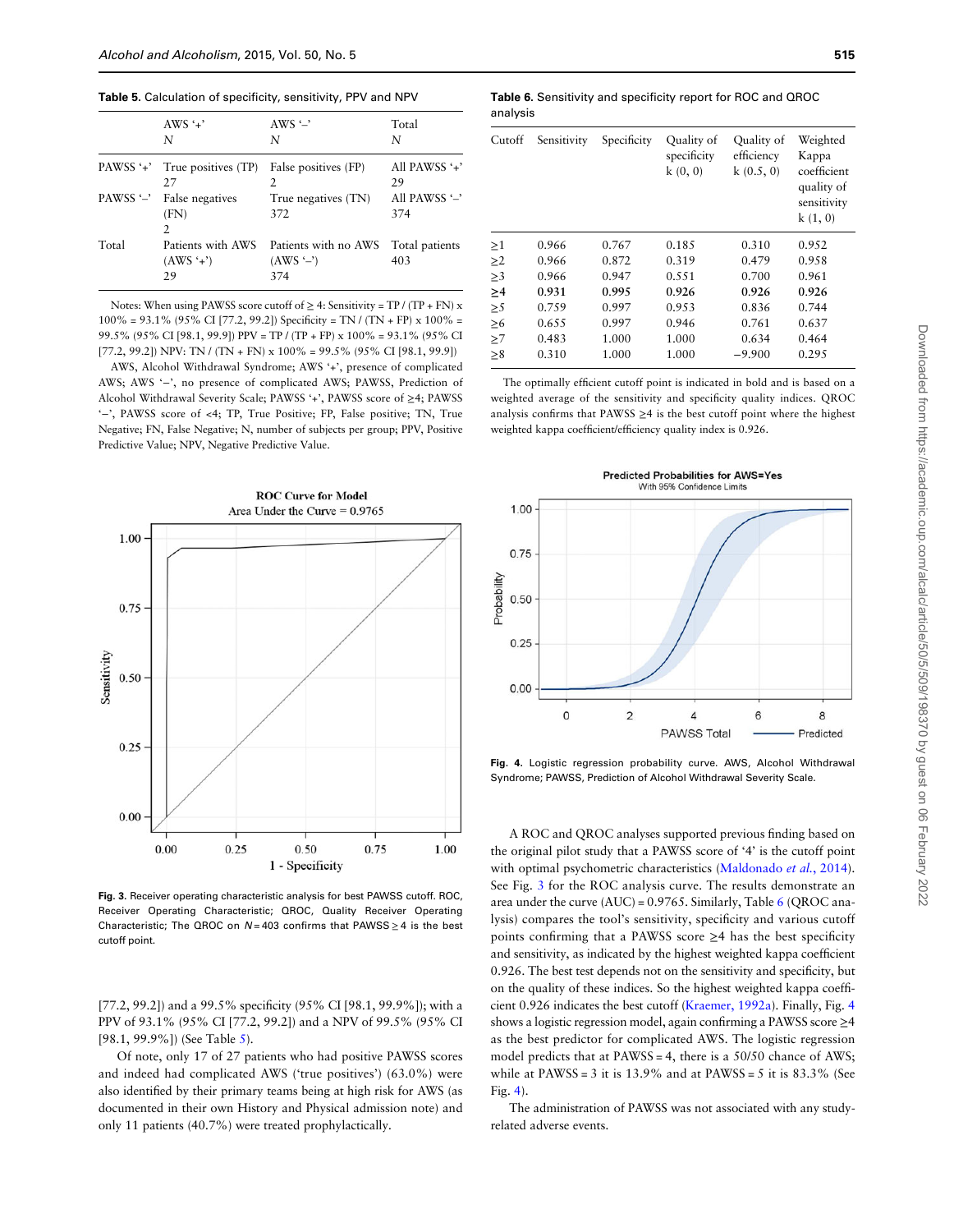### **DISCUSSION**

The results of this prospective study demonstrate that the PAWSS has excellent psychometric characteristics and predictive value of complicated alcohol withdrawal among medically ill hospitalized patients. Given the relatively large number of medically ill patients experiencing excessive or uncontrolled drinking and thus the risk for potential development of withdrawal syndromes, the use of tools such as PAWSS adds to the quality of care of hospitalized patients.

Even though multiple tools exist to determine patients experiencing at risk drinking behavior (e.g. CAGE questionnaire, AUDIT) their use allows for referral to addiction services, but does not help predict which patients are at high risk for complicated withdrawal. Similarly, while several tools exist to monitor ongoing alcohol withdrawal symptoms, no tool exists to predict risk of complicated versus uncomplicated withdrawal prior to occurrence of symptoms. Most patients with AUD experience only mild or uncomplicated withdrawal symptoms. Therefore, the identification of those at low risk for complicated AWS allows physicians to monitor the patient's symptoms and provide symptomatic relief, while avoiding the unnecessary use of GABAergic agents which may be associated with a number of unintended but often unavoidable consequences, such as over sedation, excessive falls, disinhibition, respiratory depression, propofol infusion syndrome, propylene glycol toxicity and medication-induced delirium.

On the other hand, the use of PAWSS may allow for the early identification of those at risk of complicated withdrawal and thus help physicians know when aggressive treatment of withdrawal symptoms is imperative. Better yet, it may allow for the implementation of prophylactic management, even before symptoms of complicated withdrawal have started. Timely prophylaxis is important as studies have shown: AWS is associated with neuronal damage, seen as early as 24-hours after experiencing alcohol withdrawal; AWS-induced potentiation of hippocampal neuronal loss, which is later associated with poorer memory performance; kindling effect leads to an increasing risk and severity of future AWS episodes and that an increasing number of alcohol withdrawal episodes negatively affect emotional and cognitive functioning and learning. The available data suggests that even though it is important to timely treat AWS once symptoms occurs, that it is even more important to prevent the development of complicated AWS in order to minimize its long-term detrimental effects.

We propose that use of the PAWSS will help clinicians identify those at risk for complicated AWS and allow them to initiate prophylactic treatment for those at high risk. Preventive and timely intervention should minimize the potential detrimental consequences of complicated AWS and potentially minimize kindling and recidivism of AUD.

Of interest, in our sample, only 63% of the patients predicted to be at high risk for complicated withdrawal by PAWSS were recognized to be at such risk by their primary teams with regular clinical interview and assessment. Moreover, more than half of the patients predicted by PAWSS to be at high risk for complicated withdrawal were only treated after the development of complicated withdrawal symptoms. Thus, we would argue that the use of PAWSS as part of the routine clinical practice and risk assessment could tremendously improve clinician's ability to estimate the risk of complicated alcohol withdrawal, expedite treatment (or better yet, allow for prophylactic intervention) and improve patient outcomes.

While some studies of selected alcohol-dependent patients have found older age to be a risk factor for complicated withdrawal ([Hillemacher](#page-8-0) et al., 2012), others have found younger age to be a

risk factor for complicated AWS ([Ramos](#page-9-0) et al., 2013); while others found no association between age and complicated AWS [\(Rathlev](#page-9-0) et al.[, 2000;](#page-9-0) Lee et al.[, 2005](#page-9-0); [Mennecier](#page-9-0) et al., 2008). In our sample, patients with positive PAWSS were significantly younger than those who had negative PAWSS (average age 49.3 years for those with positive PAWSS versus average age 62.4 for those with negative PAWSS;  $P = 0.0002$ ). However age does not confound the relationship between PAWSS and AWS. We added age to the ROC model and found that the optimal predictor of AWS continues to be PAWSS score of 4 and above, and no significant age cutoffs were identified. Further if we split the sample by median age, and further, split the sample by the median age for those who are AWS positive, the ROC results still indicate that  $PAWSS \ge 4$  is the optimal cutoff. Of note, this mirrors the finding in our smaller pilot study conducted in similar population ([Maldonado](#page-9-0) et al., 2014). This might indicate that in a large medical center, with overall low prevalence of alcohol withdrawal, younger age might serve as an additional risk factor for complicated AWS. The cause for this finding is not clear, although several reasons might be proposed, including much shorter survival among patients with AUD (Black et al.[, 1998](#page-8-0)). For example a recent study supported that patients with AUD die 24–28 years earlier than patients in general population ([Westman](#page-9-0) et al., 2015). Moreover, we could postulate that younger AUD patients may consume greater amounts of alcohol or that these patients were less prepared for a potential hospital admission, thus allowing for greater severity of withdrawal.

#### Limitations

One limitation of this study was that some patients were independently suspected by their primary teams to be at high risk for complicated withdrawal on admission (usually based on their previous experience with AWS upon admission), and were prophylactically treated for withdrawal by the primary team, and thereby never experienced the full symptom assortment of complicated alcohol withdrawal. In our analysis, if these patients met criteria for a positive PAWSS, independently ascertained in blind fashion apart from the primary team's assessment, and were prophylactically treated, they were counted as having complicated AWS. Of course, the ideal study would not allow for prophylactic treatment for AWS even for patients at very high risk, thus waiting for emergence of AWS and clinical confirmation of the tool's predictability. However, this option is clinically unwise and ethically unacceptable given we have ample evidence of the serious detrimental effects of AWS. Allowing patients to experience AWS just to confirm the tool's validity would have placed patients at significant risk of complications, including seizures, DTs and increased mortality.

Our study had two false positive and two false negative cases. Chart review of the two false negative patients easily revealed that these patients met the risk factors for complicated AWS as presented in PAWSS. The adjusted PAWSS scores were 6 (instead of 0 as obtained by the research personnel) and 4 (instead of 3), respectively. The first patient provided false negative responses to all PAWSS items to the research assistant (RA), thus the recorded PAWSS score '0'. But a cursory retrospective review of his electronic medical records (EMR) revealed significant historical elements translating into a PAWSS score of 6. In fact, this patient was recognized as 'high risk' by the primary team based on clinical and historical data and was prophylactically treated. The second patient admitted to alcohol use, but denied drug use to the RA. Again, a retrospective EMR review confirmed his urine toxicology screen was positive for marijuana, making his revised PAWSS score 4. The PAWSS was designed as a tool based on patients′ self-report of alcohol intake and history, as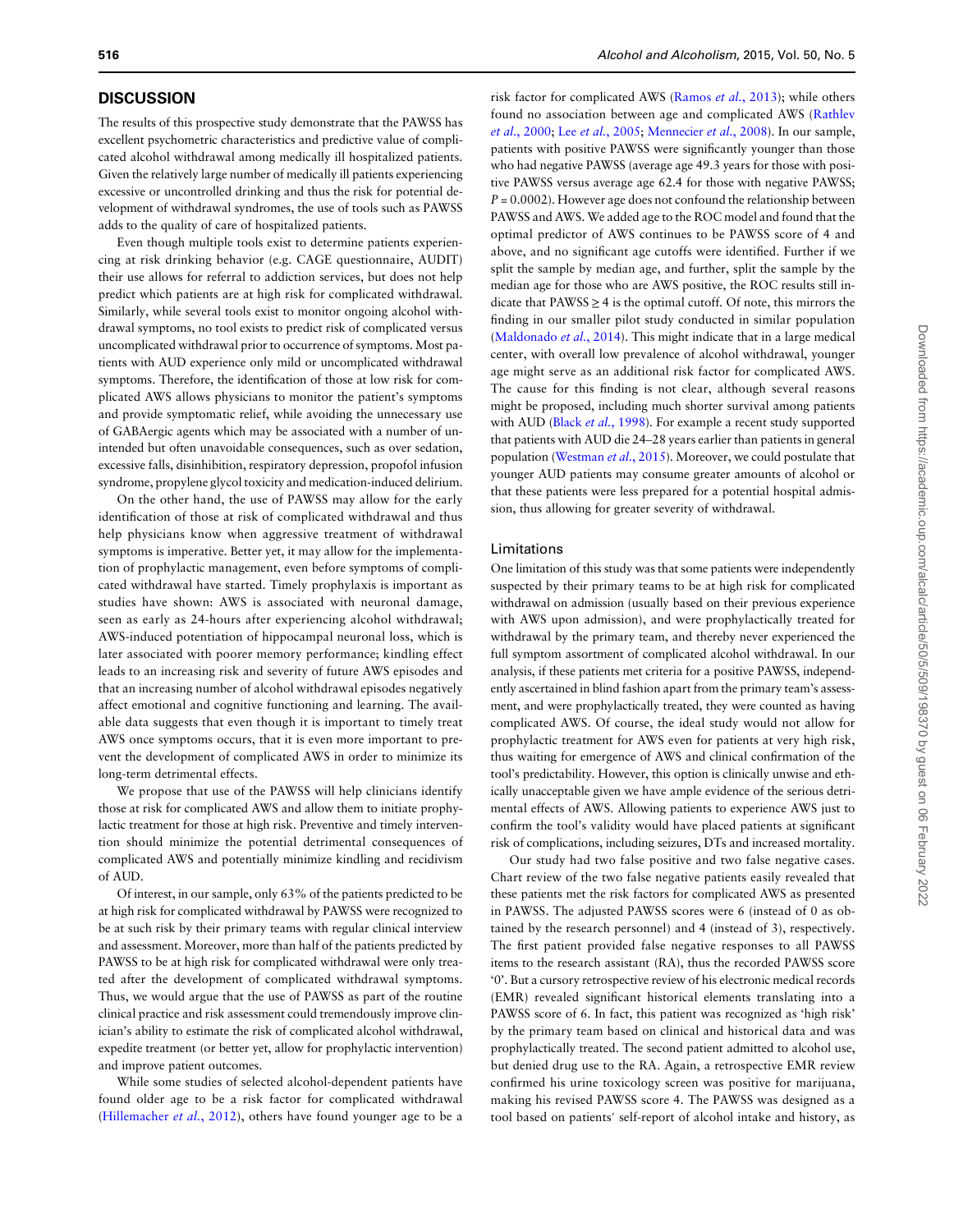<span id="page-8-0"></span>literature suggests that interviews by clinicians can provide the single most accurate information on alcohol use and relapse when compared to collateral information or selected laboratory data (e.g. BAC) (Cherpitel et al., 2007; Dimartini and Dew, 2012,2013). The experience of this larger study confirms that when used as designed (i.e. patient questionnaire) PAWSS has excellent sensitivity and specificity (as described above); yet, using information provided by both the patient and EMR review could increase the tool's sensitivity to 100%.

While the overall sample size was generous, the relatively low prevalence of complicated AWS in this sample was another limitation. This led to a small number of true positives in the analysis of the data. Future studies should involve a larger data set, across multiple medical settings (e.g. surgical, trauma patients) and populations at higher risk (e.g. veterans administration, inner city hospital) to confirm PAWSS′ ability to predict AWS in every population of medically ill patients.

Finally, this study was completed in medically ill inpatients mostly on general medical floors. Although there were some trauma and surgical patients in our sample, they did not represent the majority. For greater generalizability, the study should be repeated in emergency room patients, purely surgical populations, critical care patients, psychiatric inpatients and patients in detoxification centers, as well as an out-patient sample.

# **CONCLUSIONS**

PAWSS has excellent psychometric characteristics and predictive value among medically ill hospitalized patients, helping clinicians identify those at risk for complicated AWS and allowing for prevention and timely treatment of complicated AWS.

# ACKNOWLEDGMENTS

The members of the research team wish to thank the nursing managers, educators and staff of the Stanford Hospital and Clinics B2, B3 and C2 inpatient units, with whom their professionalism, collaboration and excellence in patient care made this work possible. The authors also want to thank Heavenly Swendsen and Shengchun Wang, Ph.D. for their invaluable assistance in the screening and recruitment of patients and collection of data. We would also like to extend our sincere appreciation to all the patients involved in this study.

# FUNDING

This study was funded in part by a generous unrestricted contribution of the Chase Research Fund.

# CONFLICT OF INTEREST STATEMENT

The authors disclosed no proprietary or commercial interest in any product mentioned or concept discussed in this article.

## REFERENCES

- Angles EM, Robinson TN, Biffl WL, et al. (2008) Risk factors for delirium after major trauma. Am J Surg 196:864–9. discussion 869–70.
- APA. (2000) Diagnostic and Statistical Manual of Mental Disorders-4th Edition—Text Revision, Washington, DC: American Psychiatric Association.
- Awissi DK, Lebrun G, Coursin DB, et al. (2013) Alcohol withdrawal and delirium tremens in the critically ill: a systematic review and commentary. Intensive Care Med 39:16–30.
- Black BS, Rabins PV, Mcguire MH. (1998) Alcohol use disorder is a risk factor for mortality among older public housing residents. Int Psychogeriatr 10:309–27.
- Buchsbaum DG, Buchanan RG, Poses RM, et al. (1992) Physician detection of drinking problems in patients attending a general medicine practice. J Gen Intern Med 7:517–21.
- Campos J, Roca L, Gude F, et al. (2011) Long-term mortality of patients admitted to the hospital with alcohol withdrawal syndrome. Alcohol Clin Exp Res 35:1180–6.
- Cherpitel CJ, Ye Y, Bond J, et al. (2007) Validity of self-reported drinking before injury compared with a physiological measure: cross-national analysis of emergency-department data from 16 countries. J Stud Alcohol Drugs 68:296–302.
- Cushman P jr. (1987) Delirium tremens. Update on an old disorder. Postgrad Med 82:117–22.
- Dimartini AF, Dew MA. (2012) Monitoring alcohol use on the liver transplant wait list: therapeutic and practical issues. Liver Transpl 18:1267-9.
- Dimartini A, Dew MA. (2013) A multi-method clinical monitoring procedure is the best strategy to monitoring alcohol use on the liver transplant wait list. Liver Transpl 19:784.
- Doering-silveira J, Fidalgo TM, Nascimento CL, et al. (2014) Assessing alcohol dependence in hospitalized patients. Int J Environ Res Public Health 11:5783–91.
- Dolman JM, Hawkes ND. (2005) Combining the audit questionnaire and biochemical markers to assess alcohol use and risk of alcohol withdrawal in medical inpatients. Alcohol Alcohol 40:515–9.
- Erwin WE, Williams DB, Speir WA. (1998) Delirium tremens. South Med J 91:425–32.
- Etherington JM. (1996) Emergency management of acute alcohol problems. Part 1: uncomplicated withdrawal. Can Fam Physician 42: 2186–90.
- Foy A, Kay J. (1995) The incidence of alcohol-related problems and the risk of alcohol withdrawal in a general hospital population. Drug Alcohol Rev 14:49–54.
- Foy A, March S, Drinkwater V. (1988) Use of an objective clinical scale in the assessment and management of alcohol withdrawal in a large general hospital. Alcohol Clin Exp Res 12:360–4.
- Gentilello LM, Donovan DM, Dunn CW, et al. (1995) Alcohol interventions in trauma centers. Current practice and future directions. JAMA 274:1043–8.
- Hemmingsen R, Kramp P, Rafaelsen OJ. (1979) Delirium tremens and related clinical states. Aetiology, pathophysiology and treatment. Acta Psychiatr Scand 59:337–69.
- Henni A, Bideau C, Routon X, et al. (2013) Prevalence and issues of screening for alcohol consumption among elderly inpatients admitted to acute geriatric inpatient unit. Geriatr Psychol Neuropsychiatr Vieil 11:33–41.
- Herve C, Gaillard M, Roujas F, et al. (1986) Alcoholism in polytrauma. J Trauma 26:1123–6.
- Hillemacher T, Frieling H, Wilhelm J, et al. (2012) Indicators for elevated risk factors for alcohol-withdrawal seizures: an analysis using a random forest algorithm. J Neural Transm 119:1449–53.
- Holloway HC, Hales RE, Watanabe HK. (1984) Recognition and treatment of acute alcohol withdrawal syndromes. Psychiatr Clin North Am 7:729–43.
- Holt S, Stewart IC, Dixon JM, et al. (1980) Alcohol and the emergency service patient. Br Med J 281:638–40.
- Horstmann E, Conrad E, Daweke H. (1989) [Severe course of delirium tremens. Results of treatment and late prognosis]. Med Klin (Munich) 84:569–73.
- Jensen NH, Dragsted L, Christensen JK, et al. (1988) Severity of illness and outcome of treatment in alcoholic patients in the intensive care unit. Intensive Care Med 15:19–22.
- Johnson RB. (1961) The alcohol withdrawal syndromes. Q J Stud Alcohol (Suppl 1):66–76.
- Jurkovich GJ, Rivara FP, Gurney JG, et al. (1993) The effect of acute alcohol intoxication and chronic alcohol abuse on outcome from trauma. JAMA 270:51–6.